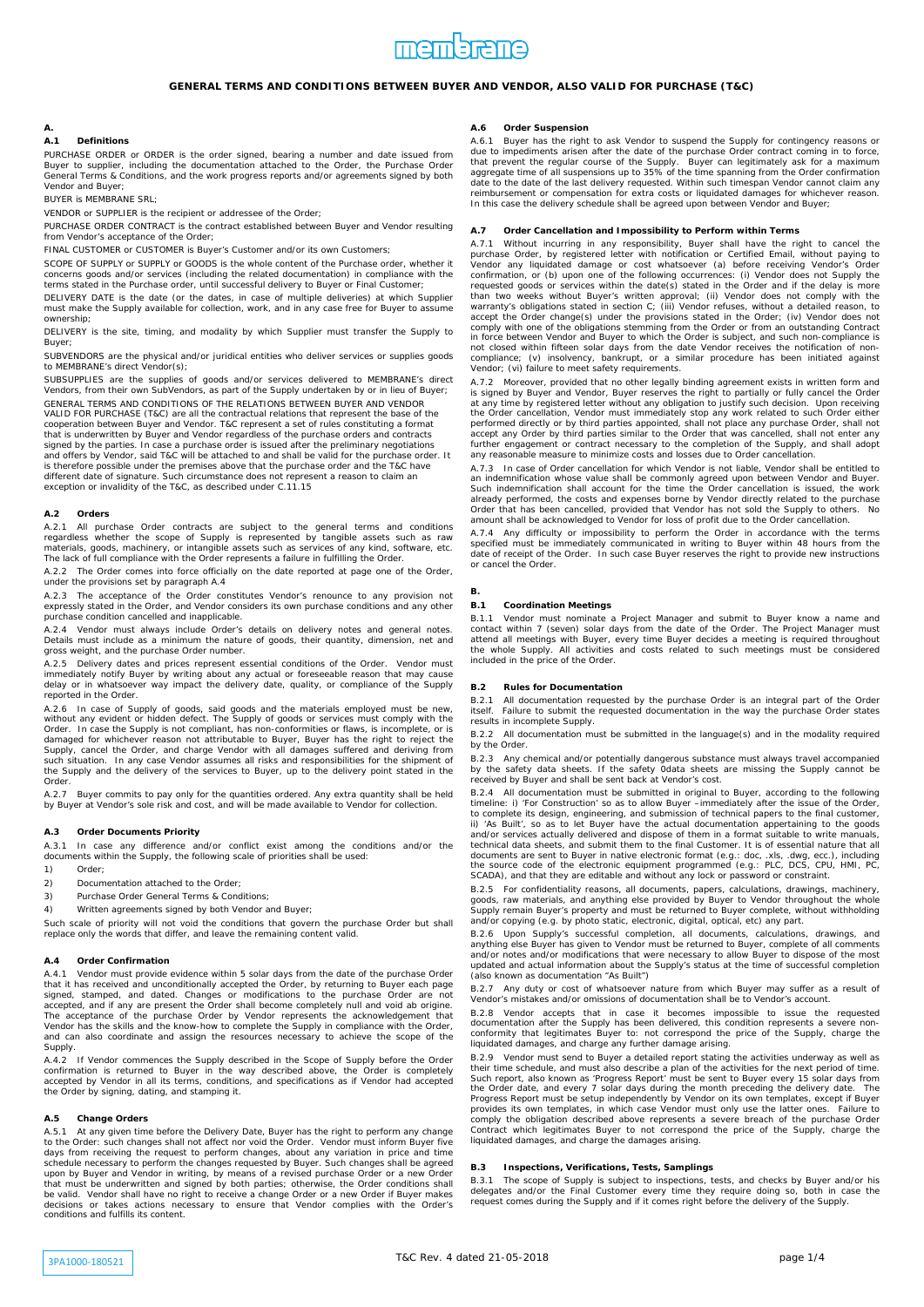

B.3.2 Vendor accepts that while the Order is in force Buyer has the right to access all Vendor's manufacturing sites, facilities, and offices in Order to verify that the Supply process<br>is properly and timely carried out, to provide special instructions, and to test or check the<br>Supply by using the instrumenta

B.3.3 Vendor must timely submit to Buyer a detailed, updated report evidencing the progress of work, every time Buyer requires doing so. Detailed updated evidence shall include<br>–but not limited to: photographic pictures, movies, signed documents evidencing work(s)<br>performed, third parties report described.

B.3.4 Vendor must submit to Buyer a Test Inspection Plan within 10 days from the Order date. The Test Inspection Plan is subject to Buyer's approval.

B.3.5 Vendor must timely inform Buyer about any inspection, test, check –either preliminary or final, at least 15 days ahead of time. Along with the Supply Vendor must also submit the original of the test certificates, inspections, and checks performed as required by the Order.

B.3.6 All costs of inspections, tests, checks are exclusively on Vendor's account and must therefore be considered included in the Order's price. In case any inspection, test, or check<br>need to be repeated as a result of a Vendor's non-conformity, all inspections, tests, checks<br>thereafter shall be on Vendor's acc expenses of Buyer's personnel and final customer's personnel. Prices reported in the Order also include warehousing and preservation costs for the whole time necessary to successfully complete inspections, tests, and checks.

B.3.7 The site(s) where inspections, tests, samplings, checks will be carried out are in general the same sites where the Supply is carried out, packaged, or where Vendor has suitable infrastructures to perform such inspec own choice. In The case above, the costs shall be entirely on Vendor's account.

B.3.8 In case of negative inspections, tests, and checks, they must be repeated by Vendor until achievement of full compliance to the purchase Order and satisfaction of both Buyer and<br>Final Customer. Any verification conducted by Buyer's or Final Customer's inspectors or<br>personnel by them designated, does not r

B.3.9 In case of negative inspections, tests, and checks, Buyer has the right to reject the Supply or the parts that had negative outcomes. Vendor cannot oppose Buyer's decision when inspections, tests, and checks are nega repeated after performing the corrective actions (even if they are of minor entity) on goods that did not pass tests, inspections, or checks for which Buyer refused such procedures.

B.3.10 Vendor cannot deliver the scope of Supply or any of its parts that have not passed tests, inspections, and checks; Vendor shall endorse all costs for the disposal and replacement of such parts and/or services with new ones that can pass the tests, inspections, and checks.

B.3.11 Vendor must preserve all materials and tags as evidence of tests performed, for the whole warranty period

#### **B.4 Components' Identification**

B.4.1 Every part supplied must be clearly identified; appropriate alert symbols must be displayed to warn of chemicals or other substances that require special care. Every part must be marked with its own serial and tag number, written or stamped on, depending on the case, in at least two spots by using an alphanumeric code, a reference to major drawings, specifications, and material lists.

### **B.5 Acceptance of the Supply and Non Conforming Goods**

B.5.1 Acceptance of the Supply by Buyer is provisional throughout the whole warranty period. The valid condition for accepting the Supply is represented by the obtainment of positive inspections, checks, and tests by means of documents signed by Buyer. The acceptance becomes final after the warranty period

B.5.2 Acceptance of the Supply and authorizations to ship the goods do not relieve Vendor neither from its own warranty responsibilities and obligations, nor from its contractual obligations for any defect, nonconformity, or flaw of whatsoever nature even if they arise at a later time with respect to the successful tests, inspections, and checks.

B.5.3 In case Vendor does not issue certifications compliant with the Order's requirement, Buyer may ask for the immediate cancellation of the purchase Order or request the immediate replacement of the Supply with a new one compliant and suitably certified even if Buyer has already successfully tested, checked,

B.5.4 In case of goods non conforming the prescriptions of the applicable Law and the content of the General Terms and Conditions of Purchase at points B.6 and C.1, Buyer shall notify Vendor by email or fax that not conforming products will be withheld and kept at Vendor's disposal for pickup. After 15 days from the notification, if Vendor has not picked up<br>the non conforming goods, such goods shall be destroyed and charged to Vendor along with<br>warehousing costs and any further expe

#### **B.6 Packaging**

B.6.1 Unless Buyer requires a special type of packaging in the Order, Vendor must provide proper packaging for the scope of Supply, keeping into consideration its nature and taking all appropriate measures to protect the scope of Supply from atmospheric conditions, corrosion, accidents during loading/unloading, accidents during transportation and warehousing,<br>vibrations, thermal or mechanical stresses, etc. In any case the Supply must also be<br>packaged, protected, marked, and prepared for delive make sure the scope of Supply reaches its final destination without any problem.

B.6.2 In case Buyer requires a special type of packaging, Vendor must comply with all instructions provided by Buyer for the special packaging.

B.6.3 Vendor must mark all parcels, boxes, crates, goods, loose parts, etc and clearly indicate all instructions for handling and shipping. Particular attention shall be given to all<br>those parts that require special care, and/or special shipment arrangements and/or speacial<br>warehousing: in such cases the nec reported on the outside of the packaging.

B.6.4 Vendor must label each parcel, box, goods, etc and report the following information them: Purchase Order number, Shipment Date, Sender's name and address, Recipient's name and address.

B.6.5 Vendor shall be fully responsible for any damage to the Supply or any extra cost<br>incurred from incorrect packaging and/or wrong numbering/marking. Any cost for replacing<br>and/or repairing the scope of Supply due to im by Vendor, as are consequential damage and lost income.

B.6.6 If no other contractual terms are underwritten, Vendor must send to Buyer at the time of shipment, a complete document bearing the following details: i) complete information about<br>the Order number, Order date, etc., ii) the complete sender's address and recipient's<br>warehouse address iii) a detailed descript

B.6.7 All packaging materials shall become Buyer's property and their cost is included and already fully accounted for in the purchase Order.

### **B.7 Handling and Warehousing**

B.7.1 Vendor must report all shipping, handling, warehousing, and preservation procedures of the Supply and its sub-parts, on a written document that must be sent to Buyer as soon as possible, and placed on the Supply.

B.7.2 Supply's weight and dimensions must consider transportation and handling constraints in force in the Countries where they occur.

B.7.3 Vendor, except if otherwise stated in the purchase Order, must warehouse and<br>preserve the scope of Supply for 120 days from the date of Buyer's acceptance. Vendor must<br>undertake all necessary precautions, perform rel costs, including insurance and warehousing risks are included in the purchase Order price.<br>Following the 120th day, warehousing terms shall be agreed upon between Vendor and Buyer,<br>but warehousing risks shall be Vendor's r

### **B.8 Delivery**

B.8.1 Delivery dates and timing of the Order are indicated in the purchase Order and are of essential nature for this Order and can only be modified by written and signed consent of both Vendor and Buyer. Any tolerance of delays, and/or absence of Buyer's notification of delays<br>before shipment, does not represent an acceptance of delays. The notification of delays may<br>therefore occur at a time later than t

B.8.2 Vendor's acceptance of the Order determines the irrevocable commitment to comply with the deadlines and the delivery dates stated in the Order.

B.8.3 Anticipated and/or partial deliveries are not allowed without Buyer's prior written<br>permission. In any case Vendor shall have no right to any benefit in relation to anticipated<br>and/or partial deliveries. Vendor shall

B.8.4 The delivery terms and the obligations of both Vendor and Buyer shall be specified in the Order, always in accordance with INCOTERMS 2010 rules. If not otherwise specified, transportation is always at Vendor's risk. In any case Vendor must insure goods adequately until delivery point at Buyer's premises or at the destination agreed between Vendor and Buyer.

B.8.5 In order to keep deliveries on time, Vendor is required to communicate Buyer, by fax or email, the exact list of goods ready for shipping.

B.8.6 Vendor can deliver the Supply only after Buyer's provisional acceptance as specified at entry B.5.1.

## **B.9 Transfer of Property and Transfer of Risk**

B.9.1 Where not otherwise agreed in writing by Vendor and Buyer, the transfer of property occurs at the time the Supply is made available at the delivery site stated in the Order. Any note or claim related to property stat follow the transfer of property.

## **B.10 Price, Invoicing, Payment, Interests, Waivers**

B.10.1 The applicable price for this Supply is the price reported in the purchase Order by Buyer or resulting from formulas underwritten by Vendor and Buyer on the Order. Said price shall always be intended as fixed, not subject to revision, increase, or adaptation resulting<br>from variation in the currencies' exchange rates. If not otherwise underwritten by parties, the<br>price of the purchase Order is i profit related to the completion of the Order. No further cost or duties are allowed unless an agreement signed by Vendor and Buyer exist and is attached to the purchase Order.

B.10.2 Vendor shall send invoices to Buyer in accordance with the invoicing schedule of the purchase Order. All invoices shall bear the number and detailed reference of the purchase<br>Order, with a clear reference to quantities, description, date and information of the shipping<br>note, the price breakdown as reporte and the IBAN code on which payment shall be processed. In compliance with D.L. 22/97 Vendor must write "Contributo Ambientale CONAI assolto" to observe the local regulations and/or environmental tax, for every Supply.

B.10.3 The required documentation, including delivery notes, must be attached to each invoice.

B.10.4 If not stated differently in the Order, Vendor must issue one invoice for each 'Invoicing Milestone' reported in the Order. All invoices must be sent by conventional mail to:<br>MEMBRANE, via dei Martinitt 7, 20146 Milano or to the email address <u>invoices@membrane.it</u><br>Invoices found non compliant with the Order an be registered by Buyer.

B.10.5 Timing is the essential nature of this purchase Order, both in the completion of the scope of work and the delivery of its parts and services. Timing therefore assumes capital importance for goods, services, parts, in which case liquidated damages and direct damages may be charged to Vendor's account.

B.10.6 Payment of any Vendor's invoice is subject to the complete fulfillment of the purchase Order's contractual obligations, as well as its compliance with all terms and prescriptions written in the Order, and also Buyer

B.10.7 Any change that occurs during the Supply must be approved by Buyer with a written document signed, or such changes will not be acknowledged. Changes within +/- 3% of the<br>purchase Order value are already included and accounted for in the Order price. Changes in<br>excess of 3% shall be agreed upon and settl

B.10.8 Payment terms are in any case by wire transfer, as indicated in the purchase Order. All payments shall be made 90 days from the invoice date receipt of the goods or services, at the end of the corresponding month, if not stated otherwise in the Order.

B.10.9 Prices reported in the Order include all costs necessary to complete the Supply in compliance with the procedures and directives stated in the Order. Throughout the whole<br>Supply, all prices are fixed and not subject to escalations, modifications, amendments,<br>corrections, not even if they arise from Cause above is Buyer's request to change the scope of Supply: such request must be written, signed,<br>and in the form of a purchase Order. Vendor accepts that that par. 1467, 1664 and 1495 of<br>the Italian Civil Code are not applica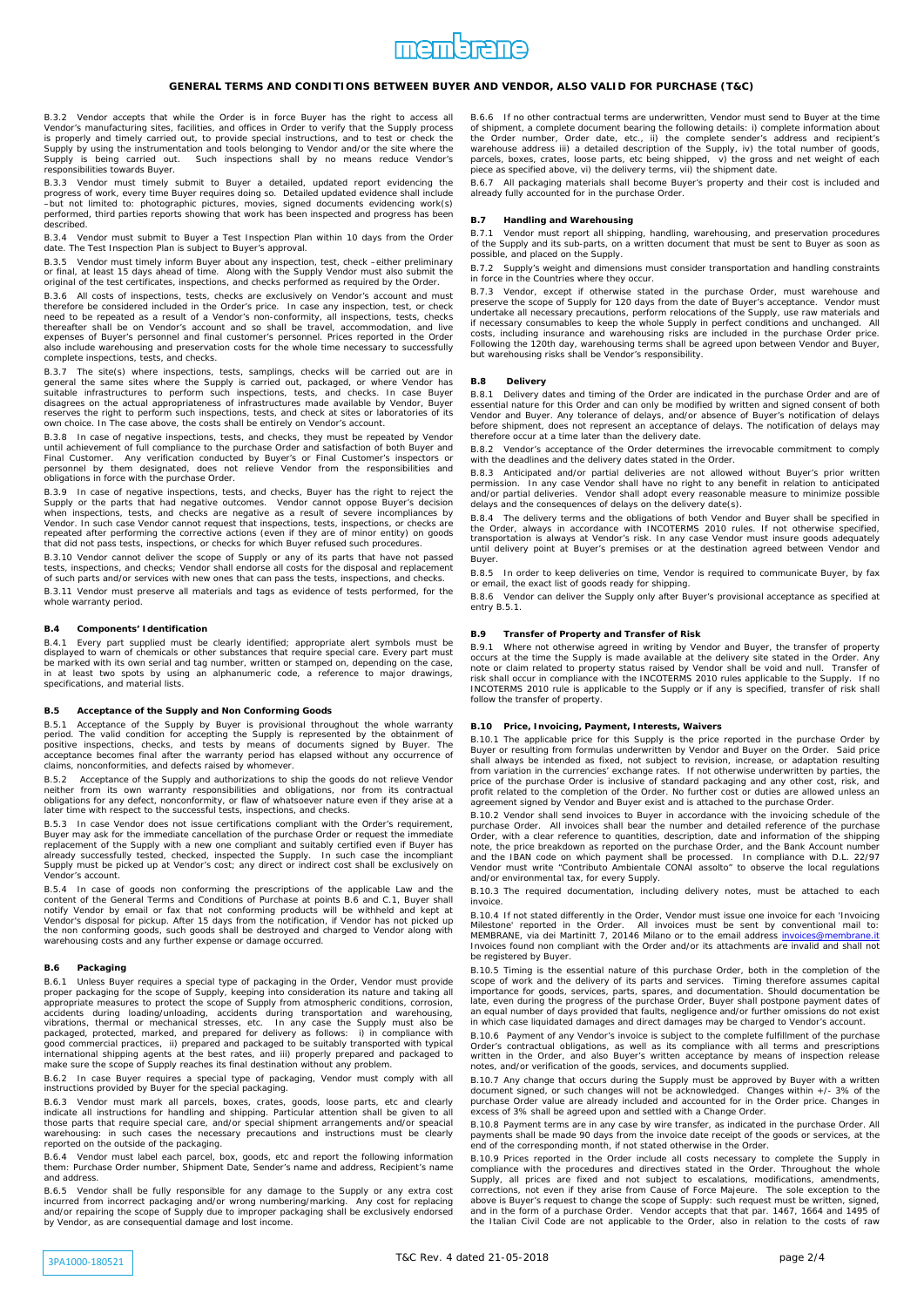

materials, workforce, and currency-related risks. Parties agree that par. C.9 applies to the notification of non-conformities and liquidated damage.

B.10.10 Prices stated in the Order include all markups and costs such as –but not limited to, design, engineering, procurement, negotiation, manufacturing, building, assembling, full<br>Vendors' compliance to Buyer's specifications, documentation, inspections, tests, packaging,<br>marking, shipments, invoicing, and all t .<br>attachments.

B.10.11 In the event that a payment is partially processed and/or is processed ahead of<br>time, such circumstance shall not represent Buyer's acceptance of the Supply or any of its<br>parts. In case Buyer does not formally reje the warranties and guarantees that contractually bind Vendor to the Order.

B.10.12 Notwithstanding provisions of d.lgs. 9.10.2002 n. 231, and in consideration of the need for clarity in the multiple economic relationship between parties, as well as the need for a fair and simplified accounting and fiscal principles, in case of delayed payment whose cause<br>is not due to a complaint on Goods or and/or the Supply, the interest rates applied shall not<br>be higher than Euribor 1-month pl

# **C.**

## **C.1 Warranties**

C.1.1 Where not otherwise stated in writing and signed by Buyer and Vendor, the latter shall guarantee for 24 months from the delivery date (referred to as Warranty) that the Supply is: i) compliant with the specifications, design, technical prescriptions, information provided by<br>Buyer, and also compliant with all the requirements and conditions reported in the purchase<br>Order; ii) well manufactured, free appear evident in the design, manufacturing, raw materials used, or when operating the<br>goods; iii) qualitatively suitable for the intended use requested by Buyer. Vendor is<br>responsible for all parts necessary to the full a not expressly mentioned by Buyer.

C.1.2 Warranty applies to the Supply intended as a whole and each individual part making<br>up the Supply, in a separate fashion. Warranty continues to be valid both as a requirement of<br>the purchase Order and after each chang

C.1.3 During the warranty period Buyer shall inform Vendor in writing of any defect, malfunctioning, and nonconformity of the Supply. Vendor shall promptly repair or replace the Supply and/or correct the defect, at its own successfully carried out and accepted by Buyer.

C.1.4 Should Vendor not satisfactorily replace or repair the Supply, or not correct the defect<br>or malfunction, Buyer shall be entitled at its own arbitrary decision to: i) directly carry out the<br>replacement, repair, or cor the flawed or defective Supply and return the Supply to Vendor.

C.1.5 Vendor accepts that the guarantees herewith specified shall be in addition to any warranty due by law or expressly provided by Vendor, in addition to those herewith specified and also in addition to any other warrant related to the purchase Orders.

C.1.6 Vendor guarantees to make original spare parts and consumables available for the whole Supply and its parts for at least 60 sixty months from the date of acceptance of the Supply.

## **C.2 Intellectual & Industrial Property, Trademarks, Patents**

C.2.1 Vendor guarantees that the scope of Supply and every part of it does not violate any patent, license, industrial right, industrial model or drawing, copyright, trademark, or any other intellectual and/or industrial right belonging to third parties.

C.2.2 Vendor guarantees to have full and complete right to use, work on, and sell everything comprising the scope of Supply, and to grant Buyer the fullest rights to use and resell the Supply.

C.2.3 Vendor must guarantee Buyer against any claim and/or action by third parties in case<br>of violation statements regarding patents, licenses, industrial rights, industrial models or<br>drawings, copyrights, trade third parties, and shall commit to reimburse Buyer fully relieving and indemnifying Buyer from<br>whatsoever request pretended by third parties by providing —at Vendor's cost, complete<br>support and legal advice in case Buyer r aforementioned circumstances. In any case Vendor commits to reimburse Buyer for any damage, loss, or prejudice suffered from a direct or indirect consequence of claims or actions described above.

#### **C.3 Reserved and Confidential Information**

C.3.1 All documents, papers, calculations, drawings, data sheets, machinery, goods, an anything else turned in to Vendor by Buyer throughout the whole Supply, whether they are i) supplied by Buyer, or ii) supplied by Vendor but paid by Buyer as part of the price reported in the purchase Order, shall be Buyer's exclusive property and shall be treated as confidential and reserved information belonging to Buyer.

C.3.2 Vendor commits to keep all goods and information described above strictly confidential and reserved and as Buyer's property. All such goods and information shall be handled by Vendor uniquely for the intended scope stated in the Order; Vendor must not disclose or release any related information or good without Buyer's prior written consent.

C.3.3 Any commercial or technical information, written or spoken, regarding the Order and its details is subject to Buyer's prior written approval.

C.3.4 Vendor is directly responsible for managing and using all documents, data sheets, technical papers, calculations, drawings, machinery, and anything else turned in by Buyer to<br>Vendor throughout the whole Supply, both internally towards its own employees and/or<br>workforce, and externally toward third parti technical relationships.

# **C.4 Informations on the way personal data are managed (art.13 "European Regulations 2016/679 dated April 27 2016 (GDPR) concerning the protection of persons and data circulation (cancels EU directive 95/46/CE).**

C.4.1 Buyer informs vendor on the scope and the modalities in which personal data belonging to physical persons are managed, in accordance to GDPR, and the corresponding rights appertaining to such scope and modalities.

C.4.2 Buyer manages personal data belonging to physical persons exclusively for the following scopes: Contractual scopes; Scopes appertaining the definition and management of

contractual relations; Administrative scopes, appertaining the management of administrative relationships which are related to an open contractual relationship.

C.4.3 Buyer minimizes the collection and treatment of personal data to the minimum essential With respect to the intended scope. Data may be managed either in the written or electronic formats. Buyer, upon evaluation of risks and where applicable With regard to the impact of personal data protection related to the loss of scopes of privacy, availability and<br>integrity of the handled information, plans and adopts the necessary technical or<br>organizational measures to minimize such risks guaranteeing the resilience of the data handling carried out within a more general need to ensure the continuity of the services provided.

C.4.4 The disclosure of personal data for contractual scopes is necessary to properly set up and manage contractual relationships. The denial to use and dispose of personal data determines the impossibility to set up and maintain contractual relationships.

C.4.5 Buyer does not divulge or communicate to third parties Vendor's personal data for scopes outside those mentioned above. For confidentiality reasons, in fact, sata appertaining<br>to Customers, projects, technical contents, names of people and/or companies and locations<br>cannot be divulged by vendor to third to the achievement of the scope of supply.

C.4.6 Buyer may use third parties to manage your data within the modalities described<br>above. Such third parties may include for example: suppliers of technical services on IT<br>systems, tax lawyers, etc. In such case Buyer s

C.4.7 Buyer, as the owner of data protection, informs about the rights that GDPR confers upon Vendor, being Vendor the entity involved in data protection. Such rights are listed in Art. 13 of GDPR and concern: the right of a party to ask the data protection owner to access data; the right of a party to ask the

C.4.8 Buyer stores all personal data in accordance to the following criteria: Respect of requirements applicable during the validity of the existing contractual relationship; Respect of administrative and fiscal requirements as per the applicable laws.

The owner of the personal data management policy is Buyer, who is located in Milano, Italy - Via dei Martinitt, 7. Any request for information concerning the way Vendor's personal data is managed and the application of your rights according to Art. 13 of GDPR, can be addressed to the following email address: *info@membrane.it* 

### **C.5 Privacy**

C.5.1 In compliance with the EU regulation 2016/679 (GDPR) and any other rule in force at the time the Order is issued, which rule how private data is handled, Buyer and Vendor mutually acknowledge that data provid ed by either party may only be managed under the provisions and rules described above, by respecting the reciprocal privacy and confidentiality.

C.5.2 Data management consists in recording, organizing, archiving, and other operations permitted by the ruling laws. Such data may only be used to achieve the scope of the Supply within the purchase Order.

C.5.3 Management of data may occur on paper, or in electronic format provided that access is adequately controls by means of a password.

C.5.4 For confidentiality reasons, data related to the Final Customer, the Project, the technical content, name of persons and/or companies, and locations related to the project<br>cannot be disclosed by Vendor to third parties. Only technical data, strictly limited to those<br>needed to fulfill the Order's obligat set above

## **C.6 Transfers of Credit and Factoring Contracts**

C.6.1 Vendor expressly accepts that credits resulting from fulfillment of this purchase Order<br>cannot be transferred to third parties in compliance with Art. 1260, second par. of the Italian<br>Civil Code. Credits cannot be di creditor might have vested of legal and/or representative or managing power.

## **C.7 Statutes, Ruling, Taxes, and Customs**

C.7.1 Throughout the whole course of the Supply, Vendor must rigorously comply with all applicable Laws, decrees, and other Italian Laws or Laws in Vendor's Country of origin (including those Laws in Vendor's Country of or Order itself. CE marking and certificate must always be provided.

C.7.2 Vendor must submit all necessary requests to local Authorities and pay all costs, fees,<br>taxes, and damages of whatsoever nature that may be applicable to the Supply in Italy and in<br>the Country of origin, by relieving

C.7.3 Vendor must indemnify Buyer from all costs, fees, taxes, and damages of whatsoever nature in which Buyer may incur as a result of Vendor's lack of compliance and/or timely payment of any duty in Italy or in Vendor's Country of origin including those duties resulting from local or municipal Laws.

### **C.8 Force Majeure**

C.8.1 In the event of Force Majeure Vendor and Buyer shall not be responsible for delays and/or missed completion of the activities required by the purchase Order, within the sole requirements directly affected by the cause(s) of Force Majeure.

C.8.2 Vendor and Buyer agree to define the causes of Force Majeure as events beyond<br>control and/or that cannot be reasonably foreseen, such as, for example: earthquake,<br>flooding, war, civil war or alike. All strikes, -with not represent a cause of Force Majeure.

C.8.3 In the event of Force Majeure obligations concerning the delivery schedule shall be extended by a lapse of time equal to the delay caused by the event of Force Majeure. Vendor shall endorse all the expenses for additional costs and damages resulting from such event, and cannot claim to Buyer reimbursements or compensations of whatsoever nature.

C.8.4 If Vendor is hit by a cause of Force Majeure, it must inform Buyer immediately in writing –in any case not later than 7 (seven) days from the date of first occurrence of Force<br>Majeure, and must describe the situation and consequences foreseen at that time. At the<br>earliest possible time, after the first information on the Supply status in Order to make it possible to perform accurate evaluations of consequences on the Supply.

C.8.5 Any cause of Force Majeure that is not notified in writing by Vendor as described above, shall not be taken into consideration.

C.8.6 In case of Force Majeure Vendor must take all necessary actions with the utmost care and diligence to minimize impacts on the delivery schedule and the regular completion of the **Supply**